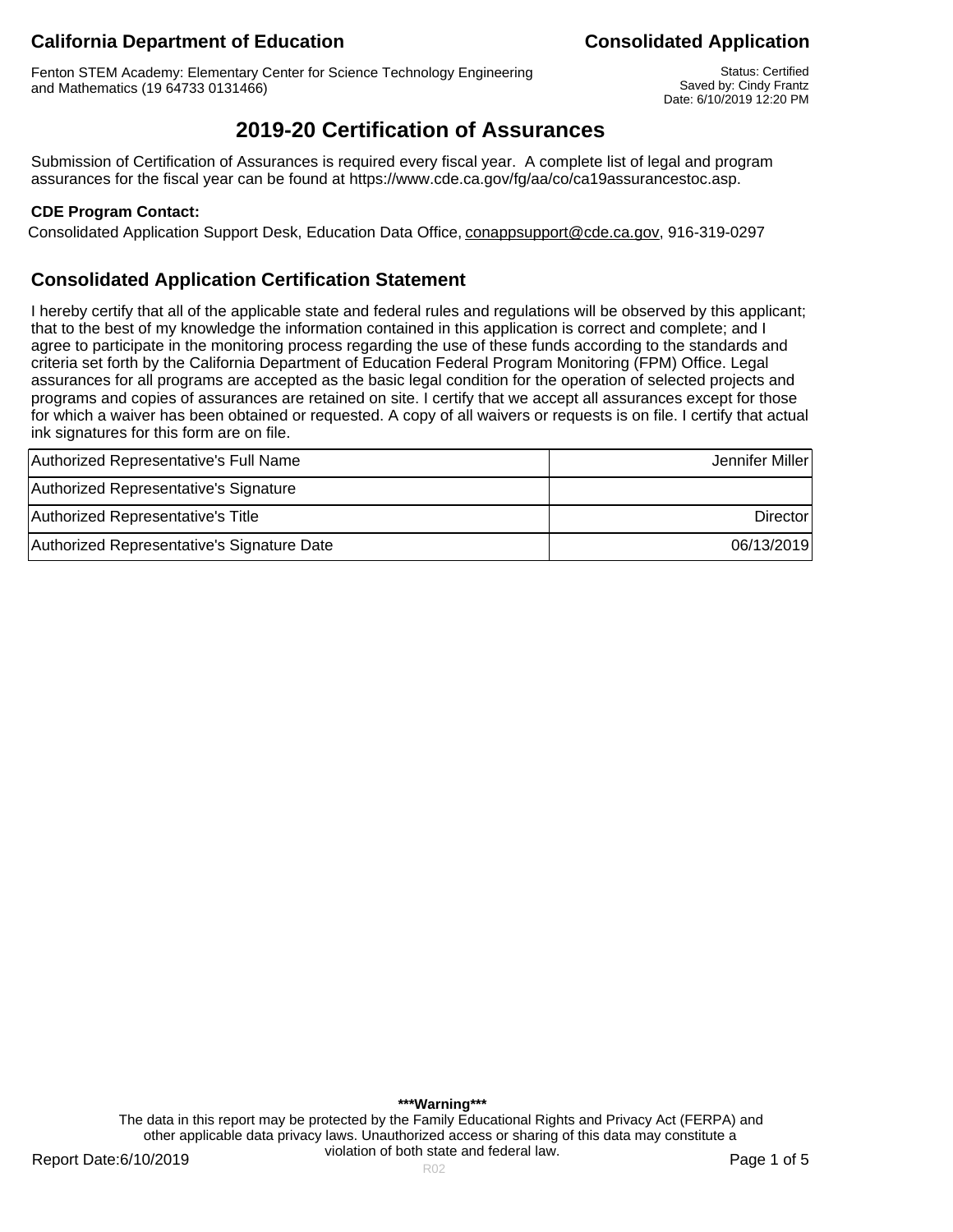# **California Department of Education California Department of Education**

Fenton STEM Academy: Elementary Center for Science Technology Engineering and Mathematics (19 64733 0131466)

Status: Draft Saved by: Cindy Frantz Date: 6/10/2019 12:21 PM

# **2019-20 Protected Prayer Certification**

ESSA Section 8524 specifies federal requirements regarding constitutionally protected prayer in public elementary and secondary schools. This form meets the annual requirement and provides written certification.

### **CDE Program Contact:**

Franco Rozic, Title I Monitoring and Support Office, frozic@cde.ca.gov., 916-319-0269

## **Protected Prayer Certification Statement**

The LEA hereby assures and certifies to the California State Board of Education that the LEA has no policy that prevents, or otherwise denies participation in, constitutionally protected prayer in public schools as set forth in the "Guidance on Constitutionally Protected Prayer in Public Elementary and Secondary Schools."

The LEA hereby assures that this page has been printed and contains an ink signature. The ink signature copy shall be made available to the California Department of Education upon request or as part of an audit, a compliance review, or a complaint investigation.

| The authorized representative agrees to the above statement                                                                            | Yesl            |
|----------------------------------------------------------------------------------------------------------------------------------------|-----------------|
| Authorized Representative's Full Name                                                                                                  | Jennifer Miller |
| Authorized Representative's Title                                                                                                      | Director        |
| Authorized Representative's Signature Date                                                                                             | 06/13/2019      |
| <b>Comment</b>                                                                                                                         |                 |
| If the LEA is not able to certify at this time, then an explanation must be<br>provided in the Comment field. (Maximum 500 characters) |                 |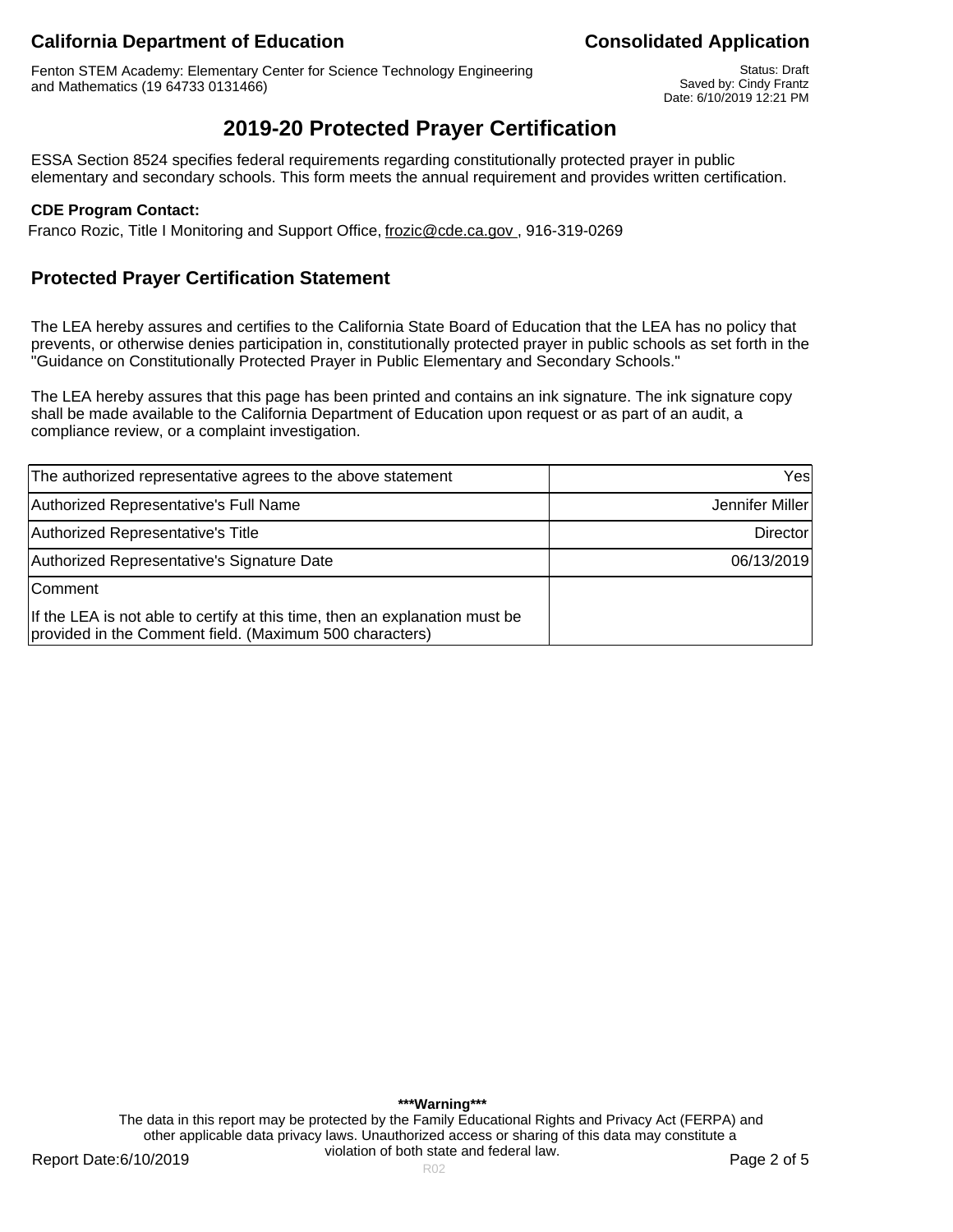# **California Department of Education Consolidated Application**

Fenton STEM Academy: Elementary Center for Science Technology Engineering and Mathematics (19 64733 0131466)

Status: Draft Saved by: Cindy Frantz Date: 6/10/2019 12:21 PM

# **2019-20 LCAP Federal Addendum Certification**

#### **CDE Program Contact:**

Local Agency Systems Support Office, LCFF@cde.ca.gov, 916-323-5233

To receive funding under the Every Student Succeeds Act (ESSA), a local educational agency (LEA) must have a plan approved by the State Educational Agency on file with the State. Within California, LEAs that apply for ESSA funds are required to complete the Local Control and Accountability Plan (LCAP), the LCAP Federal Addendum Template (Addendum), and the Consolidated Application (ConApp). The LCAP, in conjunction with the Addendum and the ConApp, serve to meet the requirements of the ESSA LEA Plan.

In order to apply for funds, the LEA must certify that the 2017/18–2019/20 LCAP has been approved by the local governing board or governing body of the LEA. As part of this certification the LEA is agreeing to submit the LCAP Federal Addendum that has been approved by the local governing board or governing body of the LEA to the California Department of Education (CDE), and acknowledging that the LEA agrees to work with the CDE to ensure that the Addendum addresses all required provisions of the ESSA programs for which they are applying for federal education funds.

| County Offices of Education and School Districts Enter the original<br>approval date of the county office of education or school district<br>2017/18-2019/20 LCAP                                           |                 |
|-------------------------------------------------------------------------------------------------------------------------------------------------------------------------------------------------------------|-----------------|
| Note: For districts, the date should be the day your county office of<br>education (COE) approved your 2017/18-2019/20 LCAP. For COEs, it<br>should be the date the CDE approved your 2017/18-2019/20 LCAP. |                 |
| Charter Schools Enter the adoption date of the charter school LCAP                                                                                                                                          | 06/13/2019      |
| Authorized Representative's Full Name                                                                                                                                                                       | Jennifer Miller |
| Authorized Representative's Title                                                                                                                                                                           | <b>Director</b> |

**\*\*\*Warning\*\*\*** The data in this report may be protected by the Family Educational Rights and Privacy Act (FERPA) and other applicable data privacy laws. Unauthorized access or sharing of this data may constitute a violation of both state and federal law.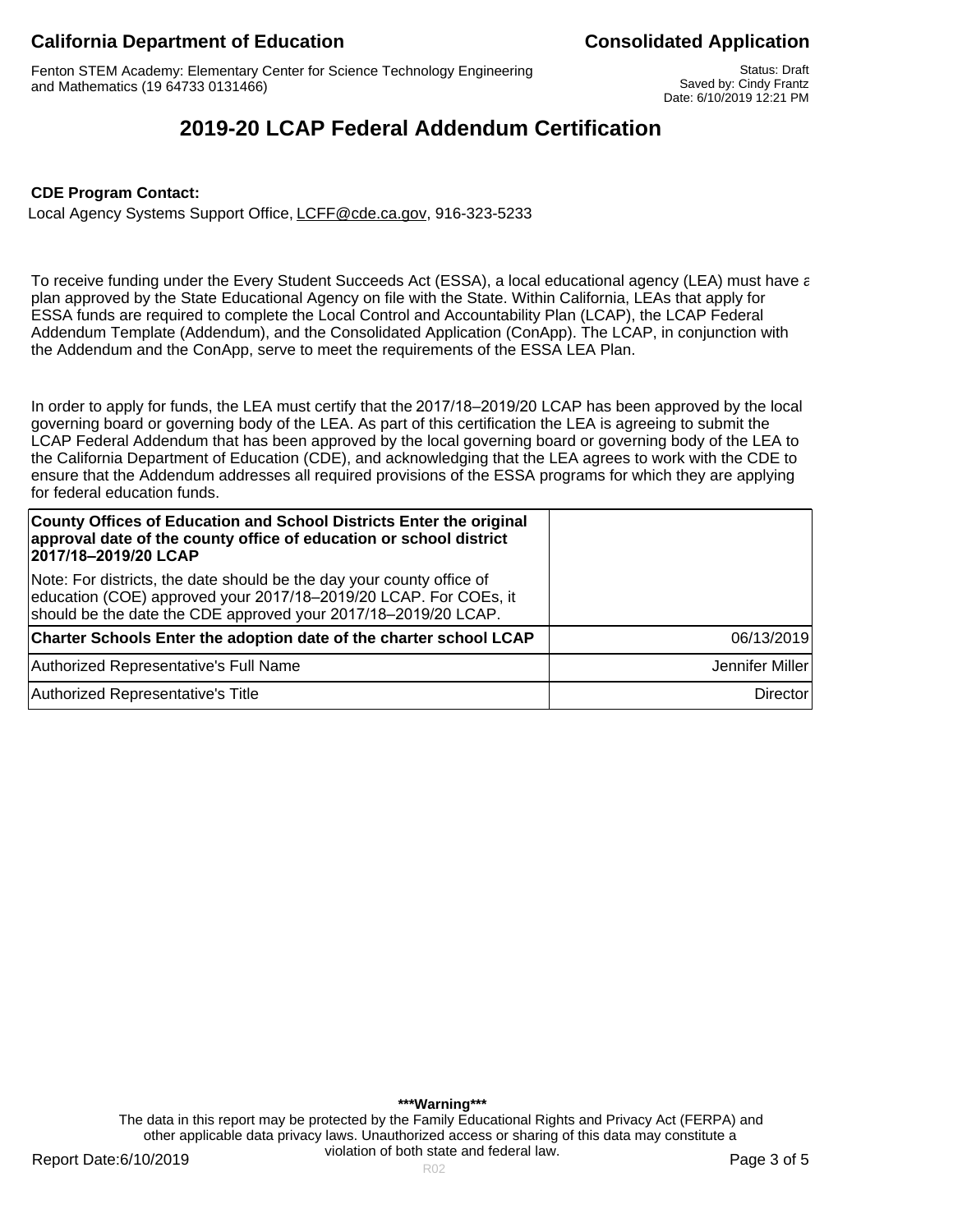# **California Department of Education California Department of Education**

Fenton STEM Academy: Elementary Center for Science Technology Engineering and Mathematics (19 64733 0131466)

Status: Draft Saved by: Cindy Frantz Date: 6/10/2019 12:21 PM

# **2019-20 Application for Funding**

### **CDE Program Contact:**

Consolidated Application Support Desk, Education Data Office, conappsupport@cde.ca.gov, 916-319-0297

# **Local Governing Board Approval**

The local educational agency (LEA) is required to review and receive approval of their Application for Funding selections with their local governing board.

Date of approval by local governing board 06/13/2019

## **District English Learner Advisory Committee Review**

Per Title 5 of the California Code of Regulations Section 11308, if your LEA has more than 50 English learners, then the LEA must establish a District English Learner Advisory Committee (DELAC) which shall review and advise on the development of the application for funding programs that serve English learners.

| DELAC representative's full name                                                                                                                                                                                                                            | n/a                                                                                                                    |
|-------------------------------------------------------------------------------------------------------------------------------------------------------------------------------------------------------------------------------------------------------------|------------------------------------------------------------------------------------------------------------------------|
| (non-LEA employee)                                                                                                                                                                                                                                          |                                                                                                                        |
| DELAC review date                                                                                                                                                                                                                                           |                                                                                                                        |
| Meeting minutes web address                                                                                                                                                                                                                                 |                                                                                                                        |
| Please enter the web address of DELAC review meeting minutes (format<br>http://SomeWebsiteName.xxx). If a web address is not available, then the<br>LEA must keep the minutes on file which indicate that the application was<br>reviewed by the committee. |                                                                                                                        |
| <b>IDELAC</b> comment                                                                                                                                                                                                                                       | DELAC is not applicable since LEA is<br>an independent charter school. The<br>LEA has its own local governing<br>board |
| If an advisory committee refused to review the application, or if DELAC<br>review is not applicable, enter a comment. (Maximum 500 characters)                                                                                                              |                                                                                                                        |

# **Application for Categorical Programs**

To receive specific categorical funds for a school year the LEA must apply for the fund by selecting Yes. Only the categorical funds the LEA is eligible to receive are displayed.

| Title I, Part A (Basic Grant)                              | Yes            |
|------------------------------------------------------------|----------------|
| ESSA Sec. 1111 et seq.<br><b>SACS 3010</b>                 |                |
| <b>Title II, Part A (Supporting Effective Instruction)</b> | Yes            |
| ESEA Sec. 2104<br><b>SACS 4035</b>                         |                |
| <b>Title III English Learner</b>                           | N <sub>o</sub> |
| ESEA Sec. 3102<br><b>SACS 4203</b>                         |                |
| Title III Immigrant                                        | No             |

#### **\*\*\*Warning\*\*\***

The data in this report may be protected by the Family Educational Rights and Privacy Act (FERPA) and other applicable data privacy laws. Unauthorized access or sharing of this data may constitute a violation of both state and federal law.